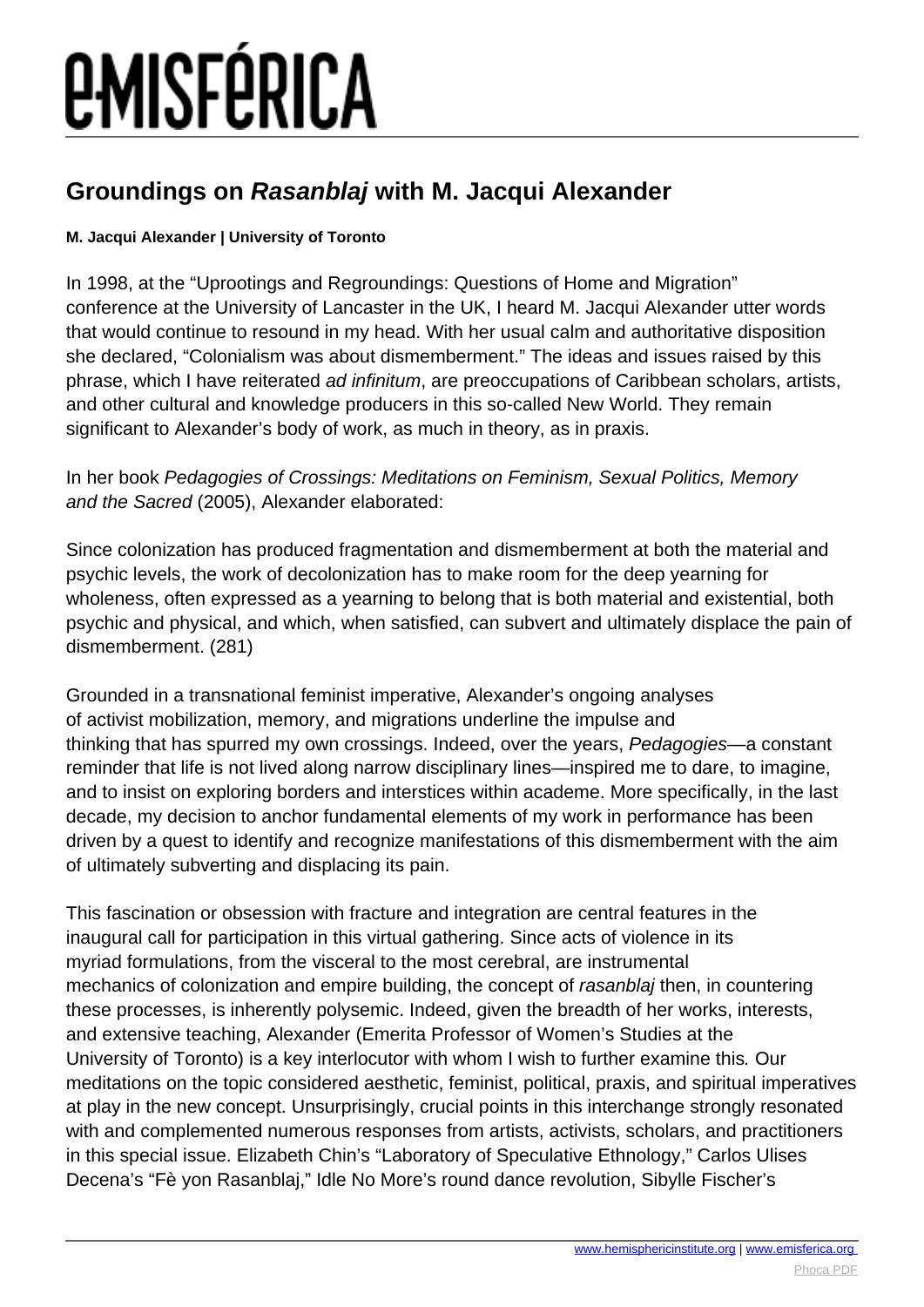philosophical analysis, Alanna Lockward's multimedio "Dual Wounds," Sally Price's "Femmage," Lizabeth Paravisini-Gebert's review of María Magdalena Campos-Pons, Sinclair Thompson's narrative analysis of the reconstitution of the dismembered Tupak Katari, and Misty De Berry's "little sister" are just some examples with points of intersections.

I sought neither definition nor coherence, but a space to begin to consider some of the contours of this new concept.

I first began interviewing Alexander by phone, but I soon realized that there were limits to a fiber optic encounter. Committed to transforming theories into conscious daily practice, Alexander had recently relocated full time to Tobago to develop the Tobago Centre for the Study and Practice of Indigenous Spirituality [\(www.latierraspirit.org](http://www.latierraspirit.org/)). Situated in the woods in Connecticut, I was steeped in the world of #BlackLivesMatter protests, via social media. Our initial conversation concerned events in our respective environs. But there was a familiar sense of urgency as if we had talked about this before. Even though I was focused, I caught only snippets of her points: "We are being besieged as a race, as humans and as Black people . . . it is one crisis after another . . . Can we reconcile these far-flung parts of who we are . . . at a time when the Earth itself is going through such rapid transformation . . . We know all the shortcomings of capitalism . . . What are we doing . . . when we come to that realization? " The poignancy of that last question sat in the silence, marking our distance. A disturbance . . . I could not do presence in absentia. Indeed, there was a malaprop irony in discussing rasanblaj (as a organizing principle, of sorts)without even attempting to do a rasanblé (gather as people), especially knowing the nuances and multi-layered significations in this term. It is defined as assembly, compilation, enlisting, regrouping (of ideas, things, people, spirits. For example, fè yon rasanblaj, do a gathering, a ceremony, a protest). My embodied dissonance confirmed that this conversation needed to occur in person, on the ground, on the Land, in the region.

Early this January, then, I made my way to Tobago. Alexander and I sat down to resume our conversation. I reread the call to her as it is written and muttered something that I had said in passing when we first spoke of her participating in this issue. "We need to do this on sept pwen, seven points." She responded immediately and proceeded to riff on the significance of seven as a seal, the idea of bringing things to completion, the number of Y?m?ja, its sacred constitution, the mystic presence of the Ocean. . .Derek Walcott's The Sea is History . . . The Middle Passage. The sea as movement . . . Kamau Brathwaite's Tidalectics… of water's capacity to change the shape of things . . . to chisel resistant rock.

We talked over a couple days and settled on an arbitrary beginning.

### -Gina Athena Ulysse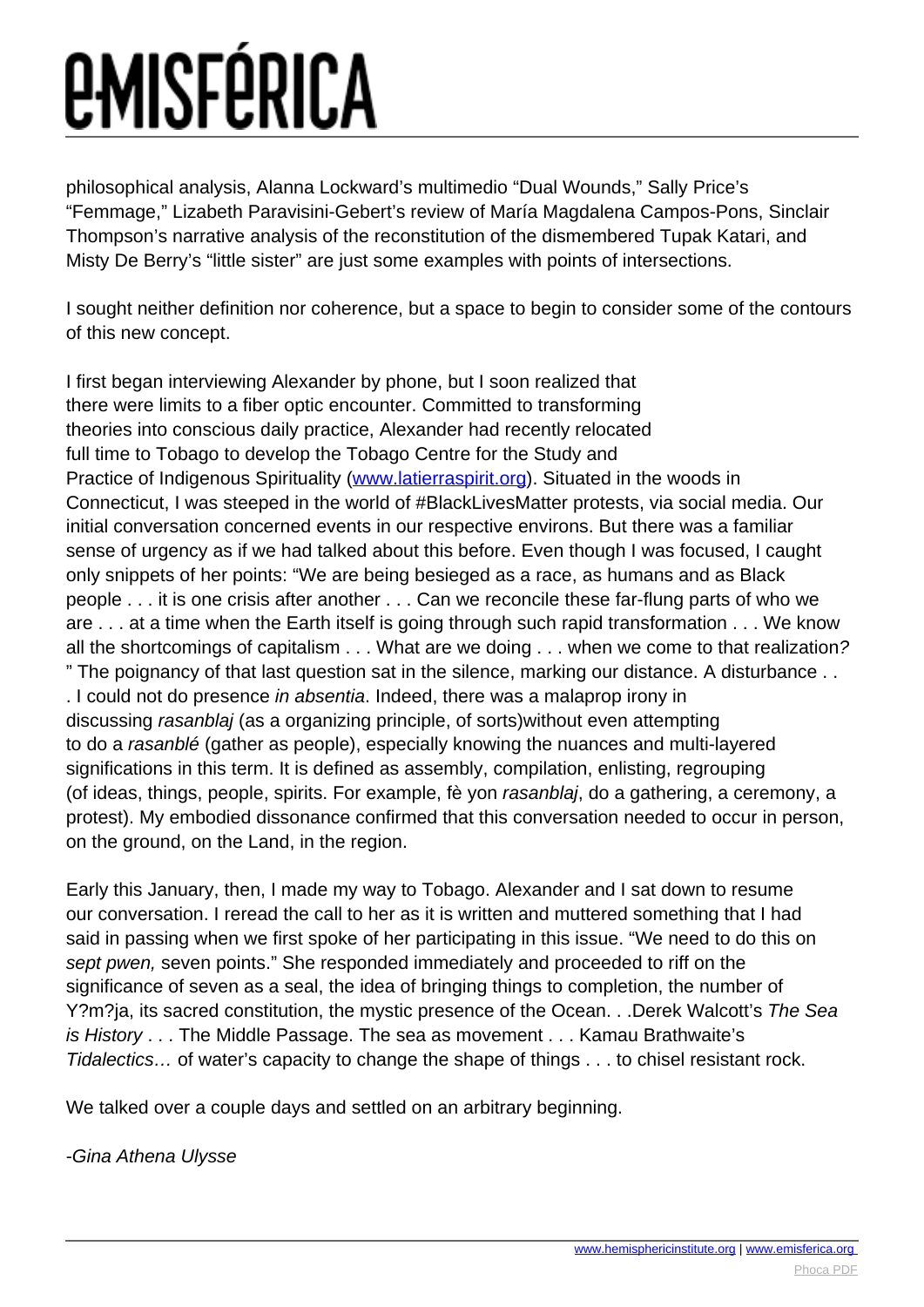**I**

### **An Ideological Reassembly of Another Kind**

In chapter five of Pedagogies, I was attempting to do a rasanblaj of sorts, though I didn't call it by that name, an ideological reassembly, thinking purely in "secular" terms. This is after years of trying to figure out and wrestle with this question—what my dear friend and writing companion Chandra Talpade Mohanty and I call "a transnational feminist methodology." She's a person with whom I have done the most thinking about this. In that chapter, I stage a conversation between sexuality studies and transnational feminist studies in order to move away from the then absence of sexuality in transnational feminism and the absence of viable formulations of sexuality within transnationalism. I had also been wrestling with the ghosts of the binary tradition and modernity paradigm that ascribed violence to tradition alone, and, in so doing, carved out a space for modernity that was always free from violence. Within this context, I wanted to take apart the violence that was imbricated in state practices of heterosexualization. Here is how I framed it:

Methodologically, all those sites that appear not to be heterosexualized—welfare, militarism, the patriot, the citizen, the immigrant, the tourist, the soldier, the enemy—will be made to carry heterosexual freight.

Remember that, at this time, the U.S. is at the height of war in Iraq and elsewhere!! And here is the rasanblaj:

We will conjoin practices that appear to be bounded by binary materialized temporalities and spaces, so that they constitute an ensemble, and work in mutually paradoxical ways. We will destabilize that which hegemony has rendered coherent or fixed; reassemble that which appears to be disparate, scattered, or otherwise idiosyncratic; foreground that which is latent and therefore powerful in its apparent absence; and analyze that which is apparently self-evident, which hegemony casts as commonsensical and natural, but which we shall read as gestures of power, that deploy violence to normalize and discipline. (2005, 192)

Pedagogies was published in 2005, spanning a decade, though that particular chapter was written around 2004. It was still cast in purely secular terms. But, I want to add that a number of different people were thinking of this idea of reassembly out of the recognition that many of the methodological tools at our disposal were not getting us closer to revolution, if you will. I'm thinking now of what Roderick A. Ferguson calls The Reorder of Things: The University and Its Pedagogies of Minority Difference (2012). To think about this new theoretic, this new "re-ordering," we just had to figure out something differently—and let me just say that a whole bunch of people were in conversation, coming to the realization at different moments that we needed to think differently. Knowing that a reassembly was important, all of us who worked in the academy and outside of the academy, with one foot in and one foot out, were just trying to figure it out. Scholar activist, activist scholar, Angela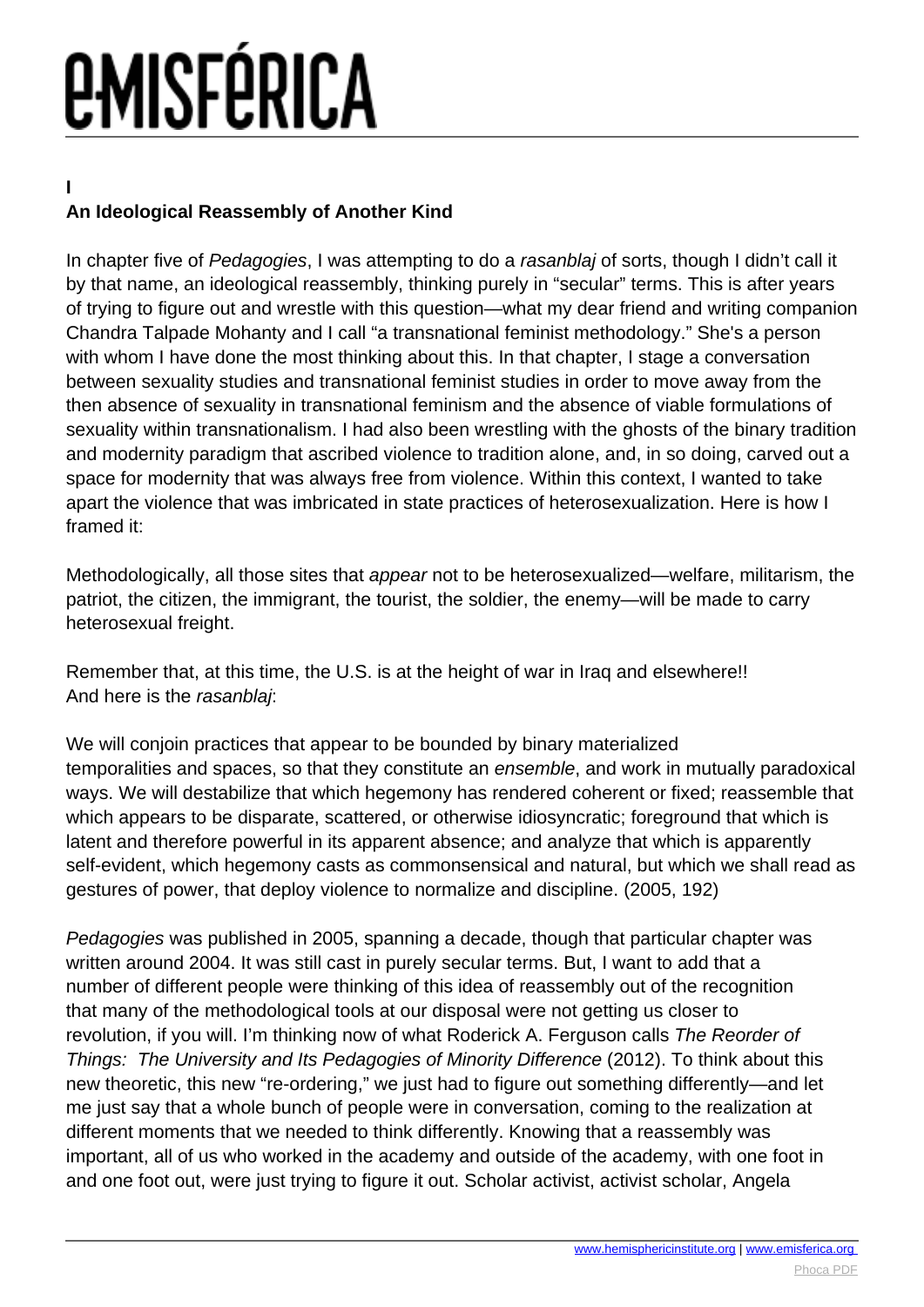Davis, Margo Okazawa-Rey, Julia Oporah, Andrea Smith, Gloria Anzaldúa Ìbà yé, and many more all wrestling with the discomfort about where we sat. The search. The clothes did not fit well any more. Perhaps they never did. But I want to mark here, just parenthetically for the moment, the point that metaphysics operate in the physical realm, whether or not we are aware of it, because when people from different areas, different reaches, different geographies, different disciplines, different practices are all calling for the same thing, some Spirit of re-assembly is already at work.

And that Spirit of reassembly is calling upon us to behave differently, to form this new moment. I think about *rasanblaj* now differently if we are to take the phrase "Spirit of reassembly" seriously—that is, to make Spirit mean something.

It's the practice. It's the call. It's a way of being. It's the yearning. It's all of those things, all of them together. You don't know it ahead of time. We can't see it in its full manifestation without our practice. It means then that we bring a level of consciousness, of absolute consciousness and reflection, what Buddhists refer to as mindfulness, to how we live, what we do, how we think, who we know, how and what we decide to be in the world, and fundamentally, I think, how we align ourselves with our destiny, which I feel is our charge, which is the fundamental charge of rasanblaj—aligning ourselves with our destiny. So that's an anchor right there. How we do that is the methodology, or what we can call, charting certain pathways through water. The water metaphor here is intentional since we will always be dealing with change.

Let's look at this "methodology," then, this way of being in the world that has not yet fully manifested itself but that we know we want, that we yearn for. It's just not going to say: Here I am. It is a constant act of creation, recreation, reflection, imagination, living in community, however we constitute that, possession, radical self-possession, radical collective self-possession. So I'm now throwing out a set of terms that are in conversation with the terms with which you identified rasanblaj**.** All of those pieces have to do with who we want to be in this time that I'm beginning to understand as the now of slavery. And what I understood at an earlier point is important, but now I feel even that, too, is limited, quite limited.

### **II Collective Time**

The call for rasanblaj at this moment, this present moment, which is at once past, present, and future, you know, comes at a perfect time. At a time when we most need it. This time of catalytic change when we are at a crossroads, a time when we most need the imagination. Because the imagination does not only present itself in the mind, the imagination is not a "product" only of mind. Imagination has everything to do with the operation of Spirit, which is why so many artists are also spiritual people. I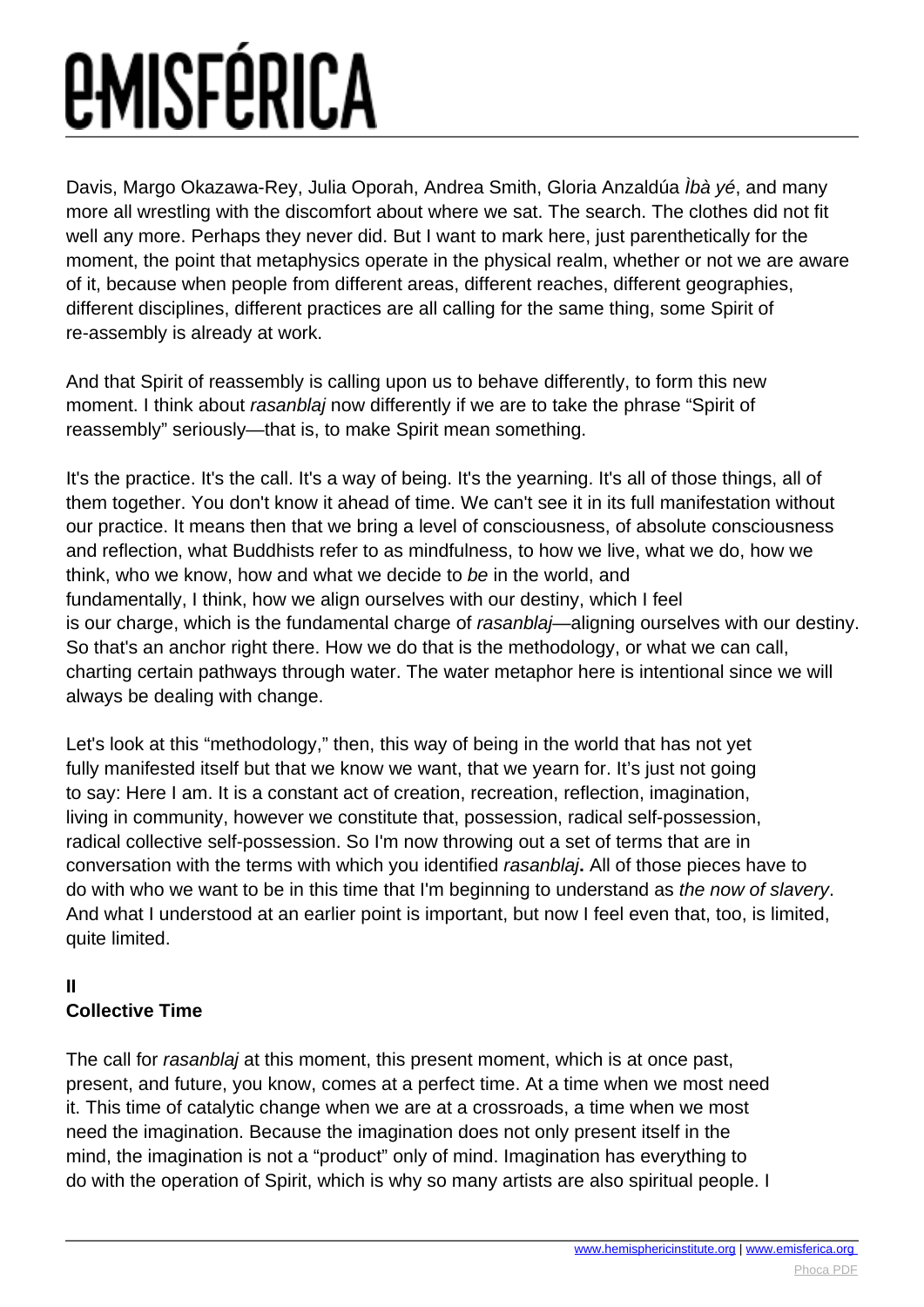am thinking here about the provocative ceremonial multimedia performance work of Raúl Moarquech Ferrera-Balanquet, his piece [Mariposa Ancestral Memory](https://www.youtube.com/watch?v=n95bMl-A4Nw).

You know Audre [Lorde] talks about it. Sufi poets talk about it, that muse that is at once both spiritual and imaginative, who whispers in one's ear. It is at once spiritual and poetic. It is at once poetic and erotic. In this rasanblaj, the binaries, the divisions, which we have inherited, are more congruent with misnaming and misrecognition than with the fluidity with which many people live their daily lives. So when I say "we," I'm clearly referring to those communities for whom these divisions have been made to matter. Probably preaching to the choir here. There is a whole bunch of people for whom this is not the case. Indigenous, First Nations, Aboriginal peoples. Ancient mystics and practitioners of old spiritual traditions. So we need to be very clear about that. There are communities who do not ever think in these binary terms, who didn't inherit them, and therefore, do not live by them. To call these modes of living "alternative" is to set up binaries as the pervasive norm, to continue to have a hegemonic ordering of history. Still, I think it's important to do inventory of the seductive ways in which we continue to live lives of segregation, which is another way to think about this.

Part of this project, of this *regroupment*, is taking inventory of those things that have been made to function as disparate in our lives, the cordoning off of ourselves from ourselves, the deep alienation that has been produced as a consequence of all of this separation, all of this forgetting, all of this cordoning off from that which sustains us, all the talk about the modes and forces of production without ever having any kind of relationship to Land, all of the not knowing how to think about what sustains us, where it comes from, in a material sense, or, if we do know where it comes from, it's thought from the most meta sense of theorizing where we disappear the people who are involved in those very productive works on which we rely. There is a psychic cost to living hegemony, which we have disavowed . . .

So this call, this project of reassembly, is a necessary one. It's a terrifying one. "Terror" because some folks haven't ever met the folks about whom they are theorizing and don't really want to live within the communities that they have imagined. But, to recognize terror is an important recognition. Audre would urge us at this very point to dig deep down inside ourselves in order to see the face that terror wears. It's a necessary piece of work; it's one that troubles terror. Not paradoxically, it's also a beautiful one. What else could be more beautiful than coming to know, or coming to see, the wholesomeness of who/what you are. What more beauty is there in coming to recognize yourself in your full expression of your possibilities, the full expression of your birthright?

What more beauty is there in thinking collectivity, with all of its complications, its un-romanticized dimensions, as James Baldwin would say, but thinking of collectivity as necessity because none of us could bear this now of slavery alone. None of us could bear it alone. None of us could do the re-imagination alone. So this is not a solitary thing . . . So it has to be a necessarily large project. It has to involve all of those who have been scattered. And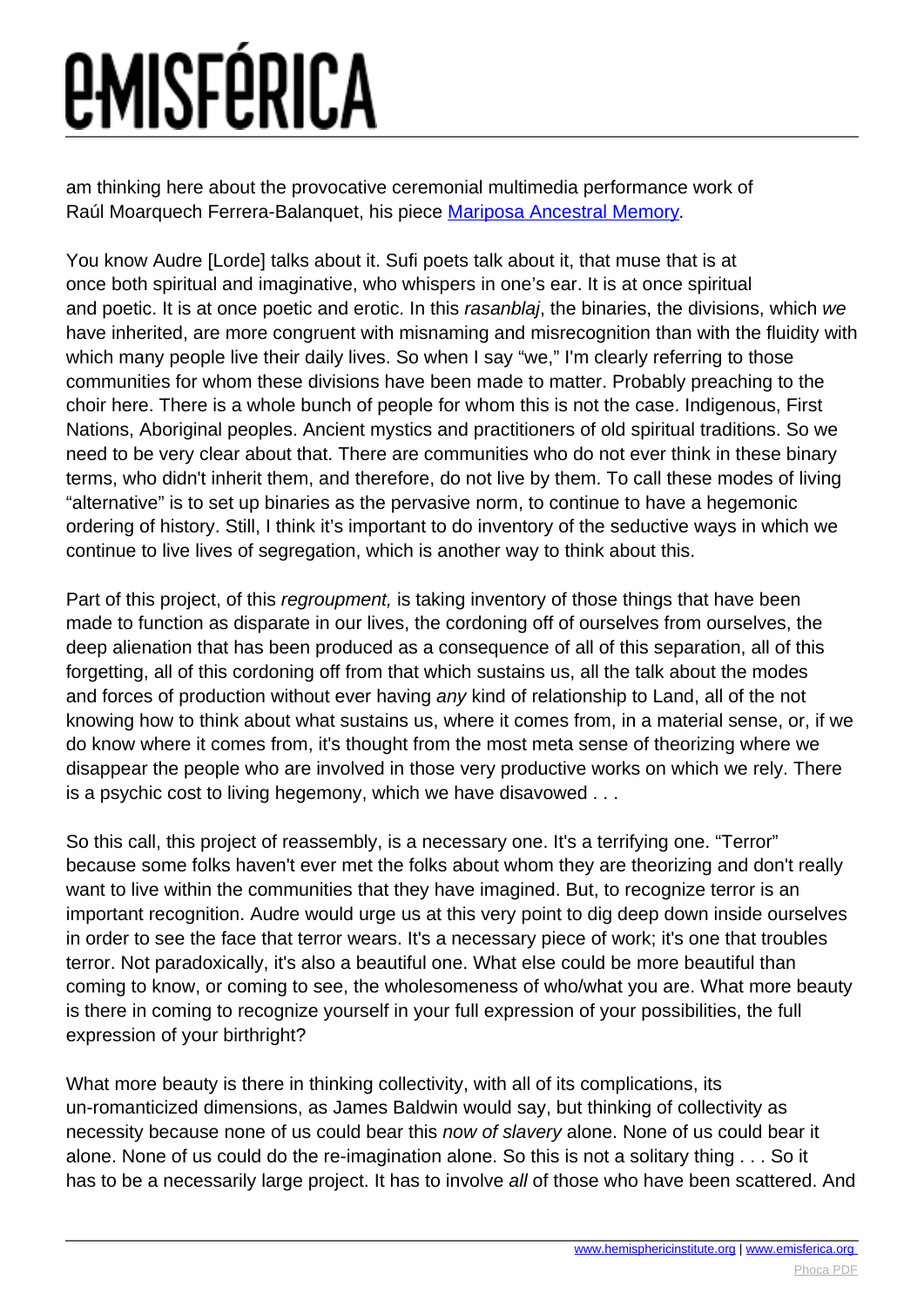it has to involve a constant element of supreme self- and collective reflexivity.

Why that reflexivity? Because the ego is sneaky. It has an important job to do in assisting us in asserting will, when that is needed, in assisting with certain elements of our "survival," which is not unimportant, but it becomes threatened when it sniffs out change, especially the kind of change that can signal its near demise. I've read somewhere that we are never to underestimate the power of a dying ego. So reflexivity is about the constant internal work we must do in order to be alive. And for that we need witnesses. Some of us think that if we add "critical" to some set of social relations we are attempting to analyze, we've made a revolution. We don't have to change much, just add "critical" to it. But we know enough to know that hegemony does not simply disappear. And some of us believe that we are revolutionaries, but we still hold on to the binaries that have been created out of normative European modernity, which fetishize that separation among mind, body, and Spirit. So now there has to be a "struggle" to put Spirit back when it was always already there. It never went anywhere. The only element in its apparent disappearance are the segregated frameworks that we've utilized to serve our own denials. Spirit is never, ever missing.

### **III**

### **Binaries or the Forgetting**

I also do believe that fewer and fewer people in the academy, for instance, are holding on to these binaries. The dogged work of activists has produced enough internal fractures to make that clear. The point is we cannot only live in spaces of domination, spaces of hegemony, if we want to think and act radically—and by "radical" here I am meaning "the root." For true radical thinking to occur, one has to move outside the academy, in this instance, however one wants to constitute that outside. The psychic and emotional work of decolonization, if we want to use that term here, will take hold only when we live in other spaces and are able to create a different kind of traffic between and among them. I am not saying leave the academy. I am saying that we need to complicate our stay there with different forms of knowing and being, which are not always already shaped by the imperatives of the institution. My dear friend and colleague Alissa Trotz spends her time between working with [Red Thread in Guyana,](http://www.globalwomenstrike.net/guyana) writing the diaspora column for Stabroek News, teaching at the University of Toronto in Caribbean Studies and Gender and Women's Studies, and learning how to travel to these apparently different places with a politics of accountability. My sense is that working in this way puts some checks and balances on that crafty institutional self, which, if we are not vigilant, would assert itself as the dominant self.

The timing of your call is on point in the sense that it reminds us about memory and the deep forgetting that has occurred. In Chapter 6 of Pedagogies, I write about the idea that we have forgotten so much, we have even forgotten that we have forgotten. In the scared Ifá texts of the Yorúbà people there is a story in which we left "heaven" and hugged the tree of forgetfulness. So what makes us forget? Why is amnesia more seductive than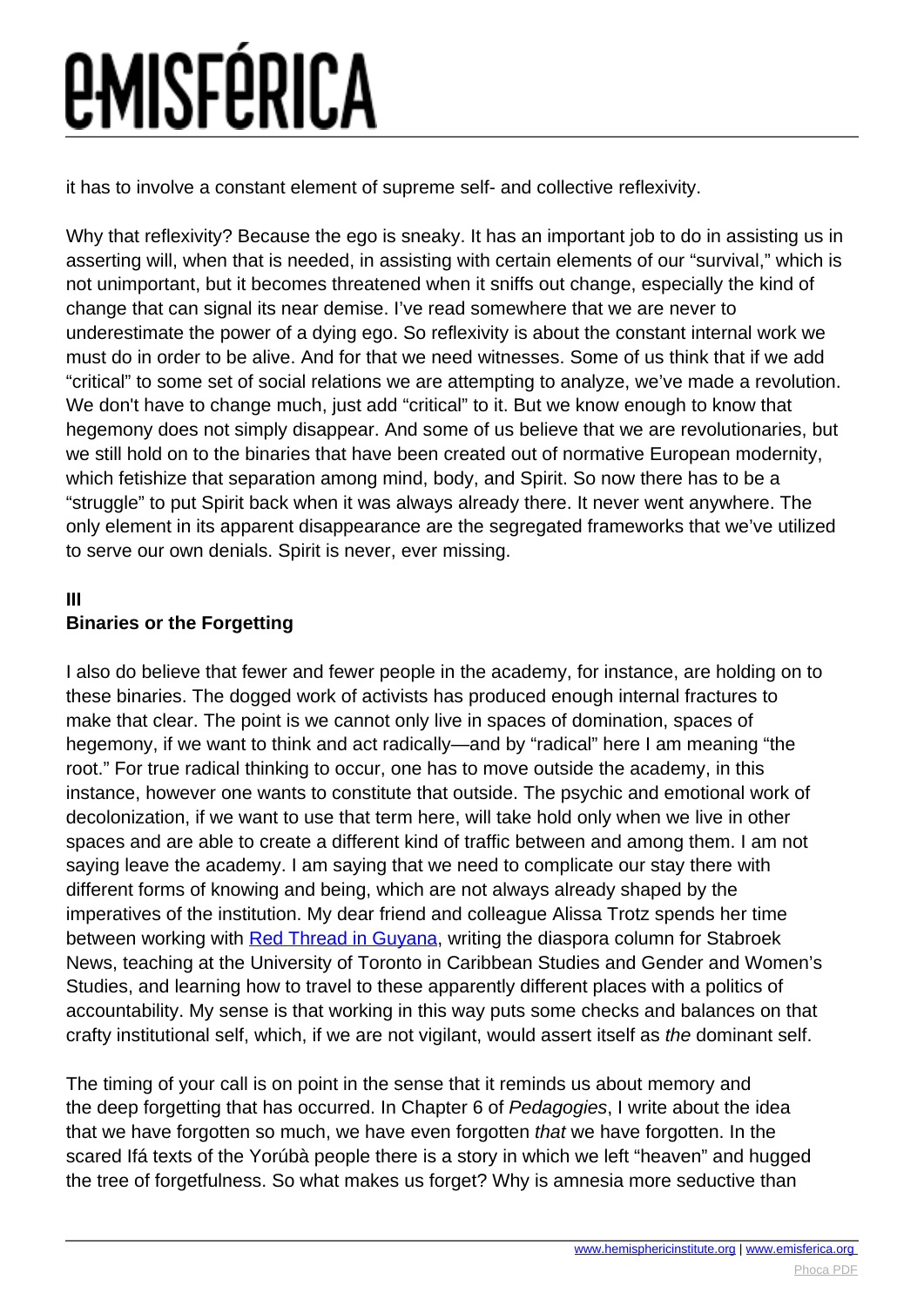remembering? This is where supreme clarity and supreme thinking has to happen. When Spirits now say: "We have to be everywhere," let us be clear about what they are saying. They are not saying that we now have to enter the academy. What they are saying is that you have split us off. You are the ones who split us off from here. So this work of reassembly, "re-memory" as Toni Morrison calls it, is a spiritual coming out, making Spirit public and not consigning Them to the underground, the basement, or the non-existent. We don't want to forget this whole subtle universe out here by being overly preoccupied with a life of the mind that concerns mind alone.

But it's not that "we" have all been in the basement or the underground. In Chapter 7 of Pedagogies, I was attempting to find a way to render this idea of the ubiquity of Spirit particularly at the time of The Crossing. I wrote:

Once they crossed, they graced all things with the wisdom of Ashe. Wind. Sky. Earth. Fire. Thunder. They deposited it in *otanes*, stones, in the mossy underground of treacherous caves; in the caress of elegant waterfalls; in forests imposing enough to assume the name Mountain; in water salt and sweet to taste the opposite in things. All winged creatures including the butterfly. All four legged. And two legged. And those who slithered on the land, the color of coral, while their sympathies lived in Sky. And with those yet to be born. For once they intuited that the human will was long intent on capture, they all conspired to rest their Truth everywhere. And in the simplest of things. Like a raindrop. And therefore the most beautiful of things, so that Truth and Beauty would not be strangers to one another, but would rely one on the other to guide the footprints of the displaced and those who chose to remain put; of those only once removed and those who had journeyed far in the mistaken belief that books were the dwelling place of wisdom; those who thought that the lure of the concrete would replace or satisfy the call of the forest; those who believed that grace was a preoccupation of the innocent and the desire to belong a craving of the weak. Being everywhere was the only way, they reasoned to evade capture and to ensure the permanence of change—one of the truths of the ocean. (2005, 289; emphasis added)

They are everywhere, but we don't always see. Like those underground messages embroidered in Black women's quilts, "hidden in plain view." And of course here we remember Julie Dash's film—Daughters of the Dust. So They are already everywhere. But we don't see Them.

So, blowing apart that pronoun, that we in relationship to ourselves, when we receive that message of rasanblaj, Spirit is saying, "We're everywhere already." Why? Because that's the nature of universe. But we didn't stop being everywhere, because you decided to separate us. We didn't stop. Because we're not partial in that kind of way. We're not sometime-ish like you all. There's this expression used here in Tobago: "You too sometime-ish." You behave this way one day, and tomorrow another. You sometime-ish. We're not as sometime-ish as you, Spirits are saying. That's why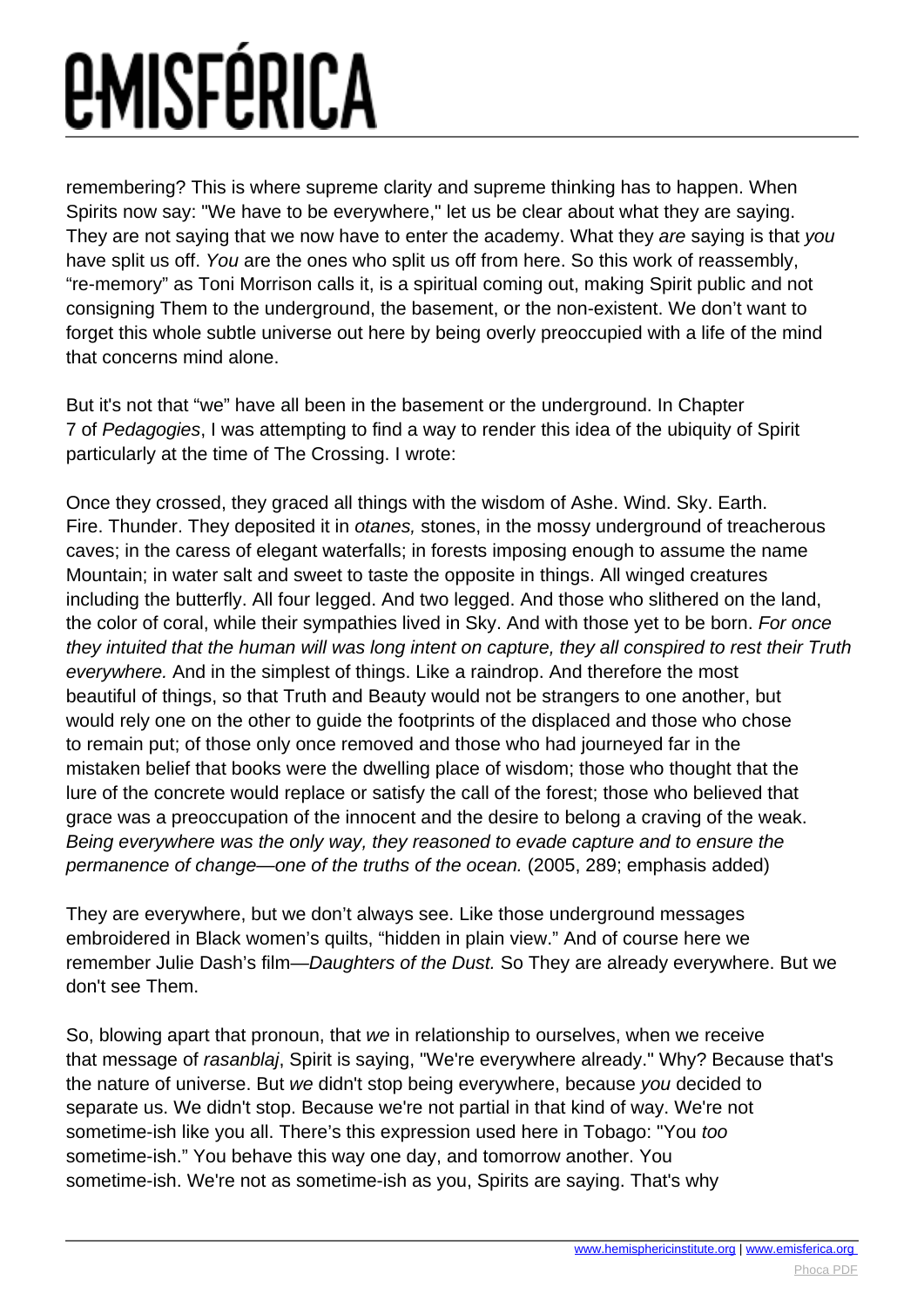when people talk about "soul murder" and "spirit murder," we get the point about the effects of racism, say, on one's spirit. But that's spirit with a small "s." Spirit with a big "S" does not die. It's not possible. Now we are the ones responsible because Spirit is also saying: Since you all have created the separation, you are the ones responsible for the regroupment. That's what accountability means. It doesn't disappear in the realm of the sacred.

So now here is the question: what tools, what methodologies, if you will, do we need to develop to coax memory back into work, to mute the seduction of forgetting and make re-memory irresistible? Of course I am thinking of the late Toni Cade Bambara here and her invitation to make revolution irresistible. How do we develop these multiple methods, pathways of sight, and seeing? They are there and there is no one recipe. This rasanblaj is one pathway. But it means coming to a conscious choice point, to the point of the crossroads, where È?ù, Papa Legba, reside. When we enter those crossroads, we must make a choice. It doesn't mean that if we go north it's bad in relationship to going south. No, it means we're going to encounter different worlds since this is the place of possibility and potential. But precisely because È?ù, Papa Legba dwell at these crossroads, one of the possibilities is that of confusion, which is not necessarily a bad thing. We need that confusion to produce the desired epiphanies that come when things rub against each other. What it does mean is that we need a prayer at that moment—and all I mean by prayer is bringing our power of intention to bear on the various possibilities. The prayer at this point is the prayer for supreme discernment, discernment. Each of us will be forced or enticed to sojourn at these crossroads at some point in our lives, willingly or unwillingly. Either way, it requires consciousness, a point to which we will return later. After the crossroads comes the fire, if not, how else would we know, as in "determine for ourselves," whether that choice, the path taken, suits us, as in being in alignment with who we really are, that true self, not the institutional self that basks in fleeting rewards, but the True Self. Then, and only after then, can we prepare ourselves to receive.

### **IV**

### **Discernment Teaching**

So, I understand the work in my teaching as work, as work I've been given to do. For me the classroom is a sacred space. And I've been fortunate in the sense that over the last few years of teaching, I've been able to devote more and more time to really making that tangible, and palpable. Since 2004, I begin all of my classes with a 10 to 15 minute meditation that has really transformed the quality of students' capacity to listen to each other. In one feminist graduate methodology course, my yoga teacher generously agreed to hold six sessions at various times during the semester. It made sense to me to have yoga provide a different kind of knowing about the (racialized) body. I spent a lot of time fashioning three courses: Migrations of the Sacred; Aboriginal, Black and Immigrant Women in the Land of Dollars; and Dreams of Freedom, where I have been intentional about foregrounding the sacred. In all three of them, I invited students, (required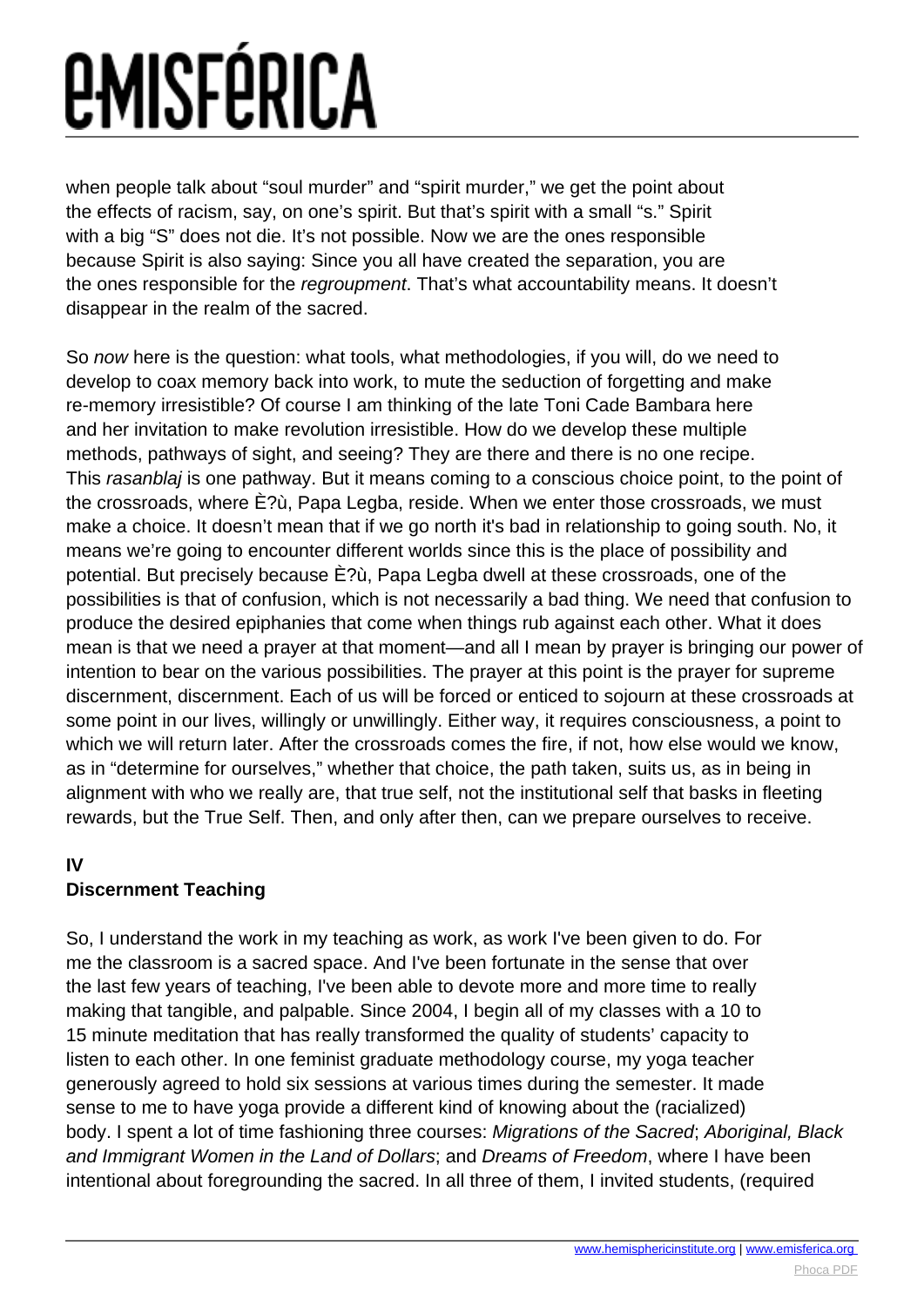would be more accurate), to do aesthetic work, because I felt they needed some beauty to counteract all of the violence we were encountering in our respective lives, and in some of the texts we were reading. It is always amazing for me to see students dive into that deep place, dive past their fear, and do the work of creating art.

One semester, Andrea Fatona and Chiedza Pasipanodya, two colleagues from the Ontario College of Art and Design (OCAD), came in and did a beautiful piece of work with the students about mounting an exhibition of their work, professionally. They engaged the students as artists: "So what's the theme? What are the pieces that go together? How should we begin?" "What story do you want the work to tell?" In the end, family oral histories of Sacred Migrations and Dreams of Freedom were combined and installed in the lounge of the Women and Gender Studies Institute, gracing the halls for close to six months. It was one of the most moving teaching experiences I've ever had. You know, I am not trained as an artist, but that doesn't matter. What matters is one's willingness to "go there," to ferret out those dimensions, internal spaces beyond comprehension, beyond "rationality," where one can create and bring that creation forward.

I'm also committed to reading widely across and within "disciplines," a word that I've increasingly come to believe is not useful to characterize a field of study. I spent a lot of time reading Howard Thurman, the African-American philosopher theologian, for instance. I went in search of him after my father's death in 1985, where I came upon his work for the first time. Thurman talks about the discipline of freedom, so very much different from the idea of freedom as individual indulgence, but really wrestling with this idea of freedom and responsibility. I read Sikh teachings, the Salok Mahala 9 that was penned by Guru Tegh Bahadur Sahib as he awaited execution in a Delhi prison. One of my former students, Tejpreet Kaur (then head of the Sikh Coalition in New York City), pointed me to this. It was just after the massacre of the Sikh temple in Milwaukee in August 2012. I wanted to probe whether or not freedom looked different across spiritual traditions and whether one could experience a sense of freedom under the most grotesque of circumstances: slavery, occupation, the internment of Japanese women in Canada, the holocaust, and imprisonments of different kinds. I wanted to know whether "secular" expressions of the struggle for freedom had a sacred counterpart. Reading those texts was important. It gave me this incredible opportunity to read within and across spiritual traditions, alongside them, put them in conversation with one another, and to cross-reference. Because there's really one source, only multiple iterations of this Oneness, which we presume to be hard and fast difference, because we've made it such. Not only did all of this generate new knowledge, but also, it helped me to see the world differently, which brings us back to the point we were making earlier about the tools we need to develop for different ways of seeing. All of this has been integral to my teaching.

In an important sense, these courses were all precursors to, and companions of, the work of the Tobago Centre. Though the idea of the Centre had lived with me for a while, some of its elements began to take shape during a project I undertook in 2007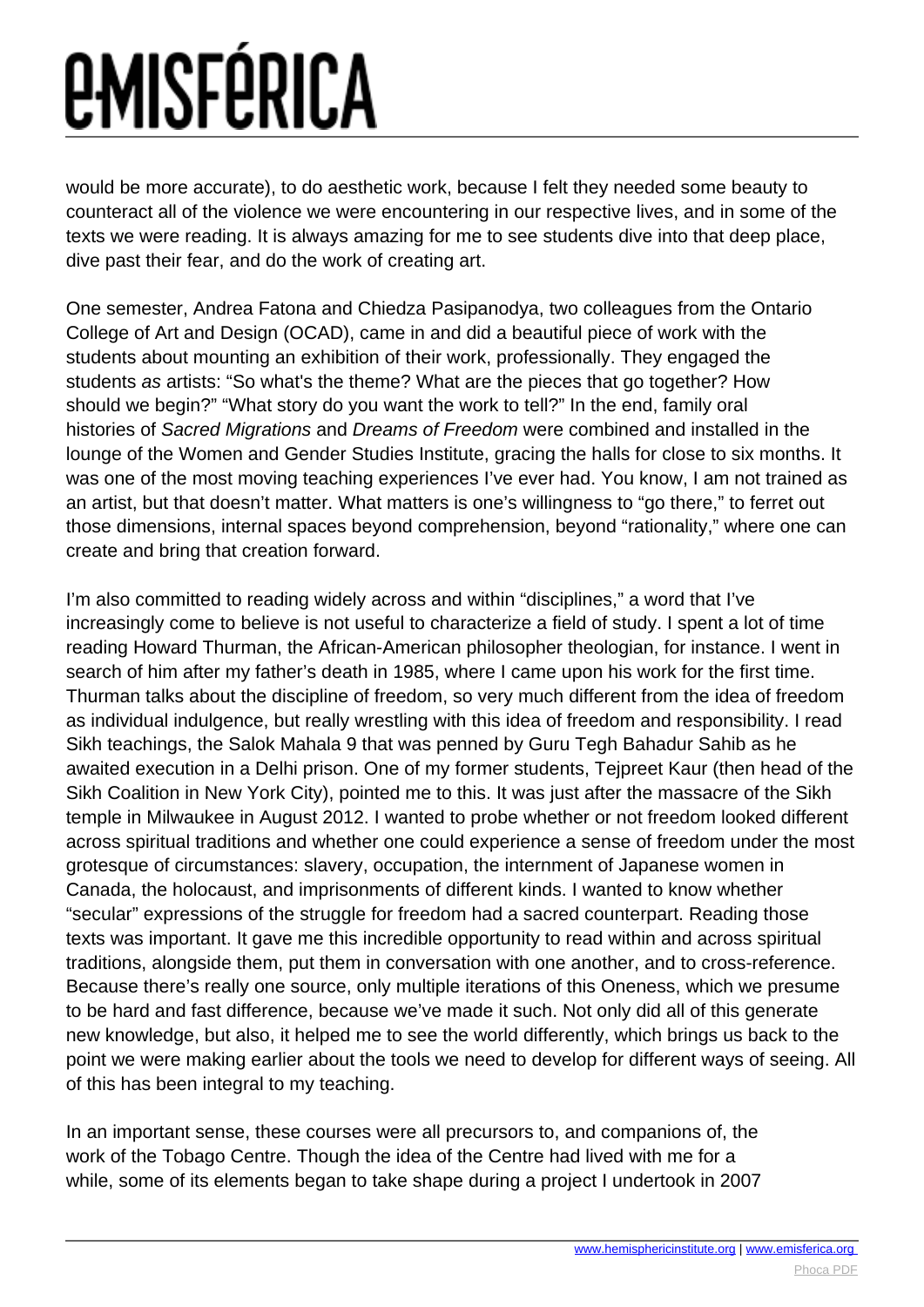that was funded by the Social Sciences and Humanities Council of Canada (SSHRC). The project, Migrations of the Sacred: Gendered Spiritual Practices in an Era of Globalization, was a way to track the effects of globalization and displacement on the spiritual communities of Aboriginal, African, and African descendant women, and to examine the spiritual technologies they used to heal themselves and their communities in the face of it all. It began in 2007, but the course itself was really intended to speak back to some (feminist) thinking that immigrant women jettisoned their spiritual selves in order to constitute themselves as "modern" metropolitan subjects.

But in the course of the interviews for the project and in conversation, elders noted that plant medicines were disappearing. The elders who possessed the deep knowledge, that connaisance of plant medicine, were dying, without leaving a written record. To me that was a crisis of a different kind, which was singularly responsible for my changing the content of Migrations of the Sacred and Aboriginal, Black, and Immigrant Women in the Land of Dollars. I designed both of those classes so that plants became the subjects—they were our teachers, we, the students. Aboriginal women and women of color share a metaphysical cosmos with plants at the center; and we can't talk about the sacred elements of our existence without talking about the sacred medicine of plants—those were the links I wanted to establish. And deep down, I wanted to move away from frameworks in which this whole existential universe was simply missing. The response I received was a study in itself. Of course, one presumably finds plants only in Environmental Studies. Folks would ask: "What's your discipline?" I would say "Women's Studies." "Women's studies is doing that?" I'd say: "I don't know about women's studies, but I'm doing it."What I know is that I am doing the work that I am charged to do. Spirit gave me this work to do and that's what I'm doing. I didn't say this publicly, but it was the truth behind the force driving me. But it's all spiritual work. If we did not hold to these binaries between sacred and secular, then we would know that all of what we do can be constituted as sacred and spiritual since it concerns the deepest dimensions of our lives that are themselves linked to the subtle rhythms of the universe.

Back to the class. On the first day, I said to them, "You know, plants are going to be our subjects." "Plants?" they responded incredulously. And I handed out a syllabus where the course description took an entire page. Well, about a third of the students in Aboriginal, Black, and Immigrant Women left. Of course, those who stayed engaged. The whole point of this was to move away from the idea of plants as use value, and embrace instead the idea of plant intelligence, hardwired with a perfect DNA system, a circulatory system that's incredible. We had to wrestle with this idea of species dominance, the belief that human intelligence trumps everything—thinking that is pervasive even within environmental movements. For a semester-long assignment, I asked students to choose a plant and to write a book about that plant. By the end of the semester, they came to the realization that the plant had in fact chosen them. They began to see the strong links between the plants' personalities and their own. We had a fabulous panel discussion that included both classes as part of the final with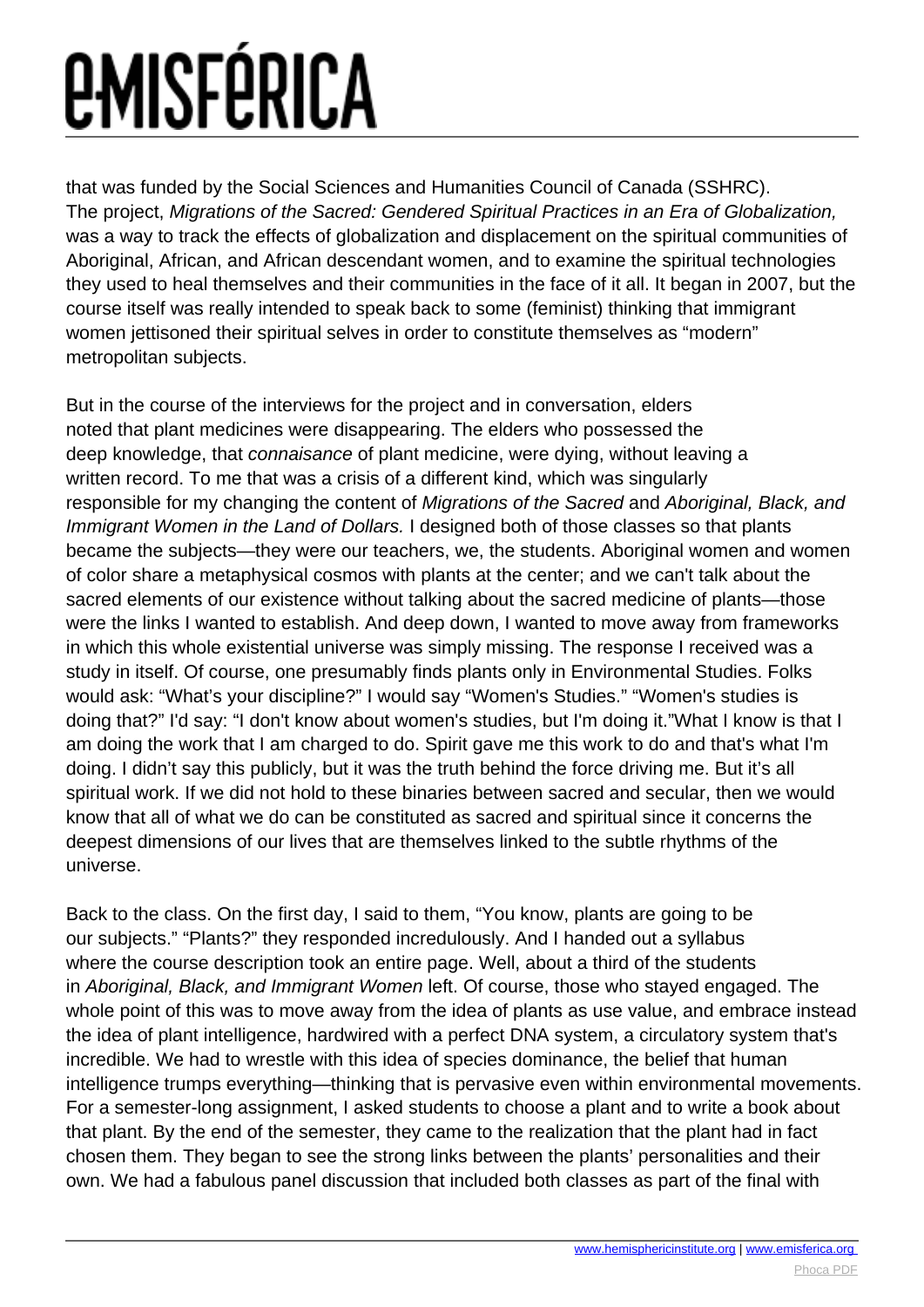about 50 students cramped into the Women's Studies Lounge, with food, of course. Some students brought their parents. They, in turn, gifted these books to the Tobago Centre, which we graciously accepted. All of this can be found on the Centre's website. Just very, very precious moments in my teaching life.

Of course there are other pedagogic models and pedagogic spaces in the form of a [mobile](http://www.wgsi.utoronto.ca/research/faculty-projects/interview-with-m-jacqui-alexander) [classroom](http://www.wgsi.utoronto.ca/research/faculty-projects/interview-with-m-jacqui-alexander), for instance, where knowledge moves outside of and beyond the traditional four walls. These makeshift spaces help us to situate our work in the context of communities from which we draw so much of our spiritual, epistemic strength and inspiration. Our job is to consistently bring that knowledge back into the classroom as a point of theorizing, not of empiricism. In the end, it's our link with communities and our location in community that will give us the political and intellectual vigor and rigor we so sorely need now.

What have I discerned after more than three decades of teaching? I have changed and grown as a teacher, sometimes teaching the things I most need to learn; that I've come to understand interdisciplinarity in a different way—as the commitment to ferret out answers to my deepest preoccupations and follow those threads to wherever they might lead; that we need to cultivate a genuine sense of humility in the face of all we do not know, especially so when our humility is interpreted as naïveté or arrogance; that as important as social justice projects are, and as necessary as our engagement with different forms of violence and hierarchies is, we need beauty, we need art, we need forms of expressions that push beyond "disciplinary" borders so that we show how "other worlds are possible." Some of these "other worlds" are already alive. And perhaps, the most humbling: whilst I call myself a teacher, I do not teach all of my students in the same way. They teach me how to teach them, much like the plants taught them.

### **V**

### **The Now of Slavery**

Charleston Thomas, a musician friend of mine, has composed a piece he calls Still Crossing as a way of wading through the "bloody waters" of slavery's present. David Rudder's calypso, Haiti am Sorry, sings this phrase: "They say that the Middle Passage is gone, but how come overcrowded boats still fill our lives?" Angela Davis describes the recent events of police violence in Ferguson, Missouri, as an extension of slave relations since the blue print for establishing penal institutions and the attendant penal culture existing now were developed then. These are just three examples of the contemporary crisis illustrating that the continuity between *then* and *now* is both stark and persistent. There are many, many others.

The crisis also has another dimension, at the crux of which is the seduction to move far away from the foundational truths of our existence, by which I mean there is a learned tendency to hold on to binaries and to flee from those crucial questions that Audre Lorde and others have continuously posed to us: Who are you? Why did you come? Are you doing the work you came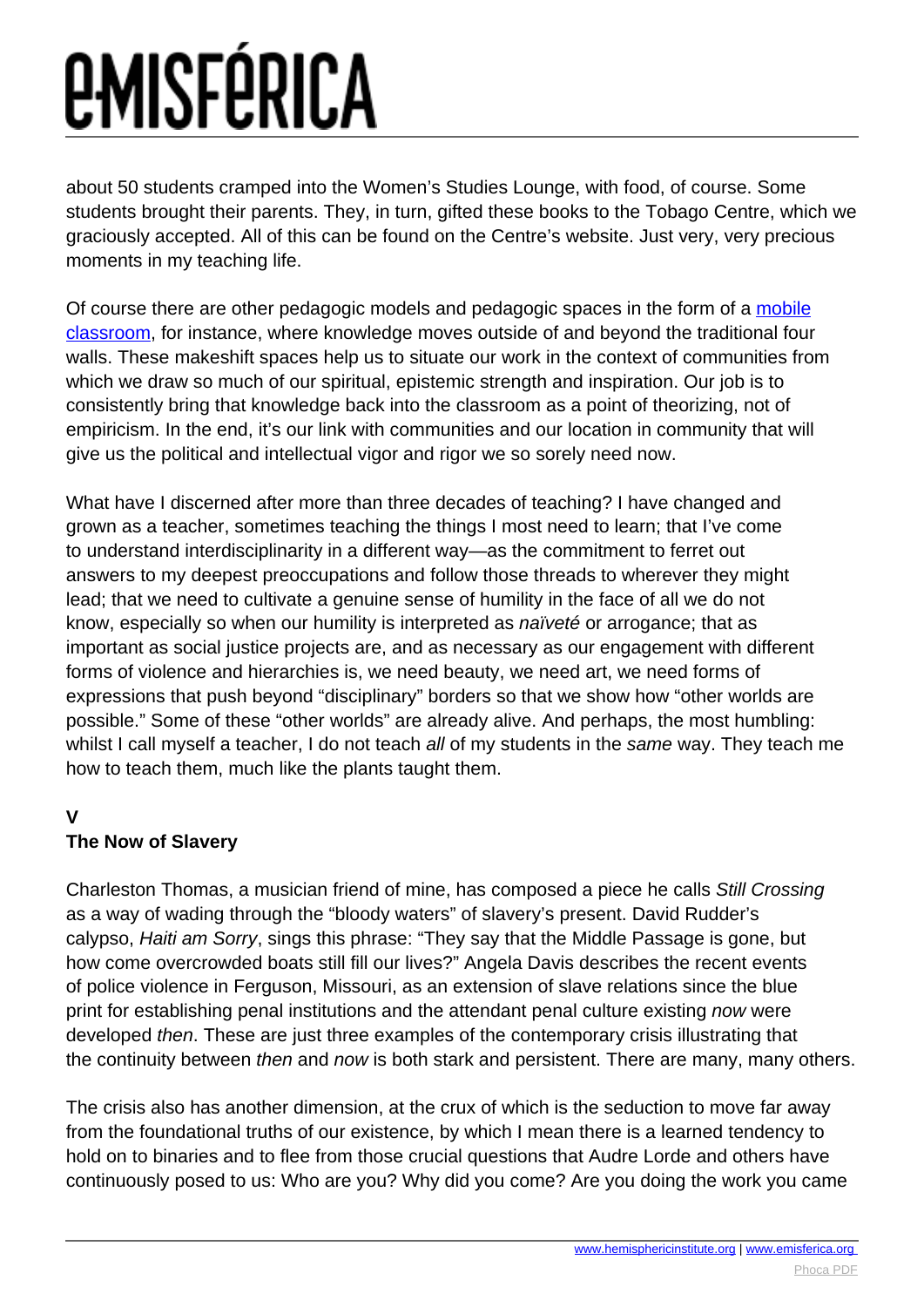here to do? To these I would add a fourth question: Who walks with you? These questions are not new, but we must answer them. To put it simply, inside of all the violence we experience we cannot continue to live fragmented lives—of the kind that was generated as part of that earlier colonization and slavery—yet hope to create holistic institutions. It just cannot happen.

So I see this crisis as also existential. The *then* and *now* also lives inside of us, at the very cellular level. We did not live back then but the Souls of our ancestors keep coming back. To the extent that we are doing Spirit work, it is to that extent that our ancestors are consistently calling upon us to do the rasanblaj; it is to that extent we know that there are spirits who walk with us, who lived then. If we develop multiple understandings of the "I," in the terms that Gloria Wekker suggests in the Politics of Passion: Women's Sexual Culture in Afro-Surinamese Diaspora (2006), then we know that "I" to be plural because the "I" does not walk alone. There is sacred accompaniment. All of those spirits of the deep, who went down in the Middle Passage and in those rikety boats, now are walking with us as well. They can assist in pointing our paths to healing. In many instances, they, too, need to be liberated. Finding ways to wrestle with the crisis in existential terms, rather than purely secular ones, finding ways to weld the political and the existential would help to disrupt the now of slavery.

### **VI**

### **Metaphysical Currents**

The spirits have never left. It is just our consciousness in relationship to their presence and our interpretations of that presence that shift. That's why one of our collective petitions is to be endowed with the gift of interpretation, with the practice and grace of interpretation, so that when dreams come, we are able to know what they are telling us; so that when we receive the signs, we are able to read them; so that when we hear the messages, we would be able to decode them. Because the messages do not come in the form of a lecture where A presumably follows B to whatever point, and conclude by saying do this. They do not come like that. They come in the way that resembles Toni Morrison's description of her process in writing Jazz. She saw first a feather on a couch, which little by little developed into a character. That's how the messages come. They do not come all at once. And they do not come once and for all.

All of that is to say that I understand that the basic part of what we are about is to become spiritually evolved as human beings. Any time we are born and manifest in flesh is a part of that spiritual evolution. Let us return to the question about who walks with us because it is a deep spiritual question. And because it is a deep spiritual question, it can only be answered fully through spiritual means. All of the ancient metaphysical systems have developed tools to address this. In Vodou, it takes the form of the lavé tête, a washing of the spiritual head; in Ifá/Lukumi/Candomblé, it takes the form of the Oríbibo, both of which are sacred practices of alignment to coax the self back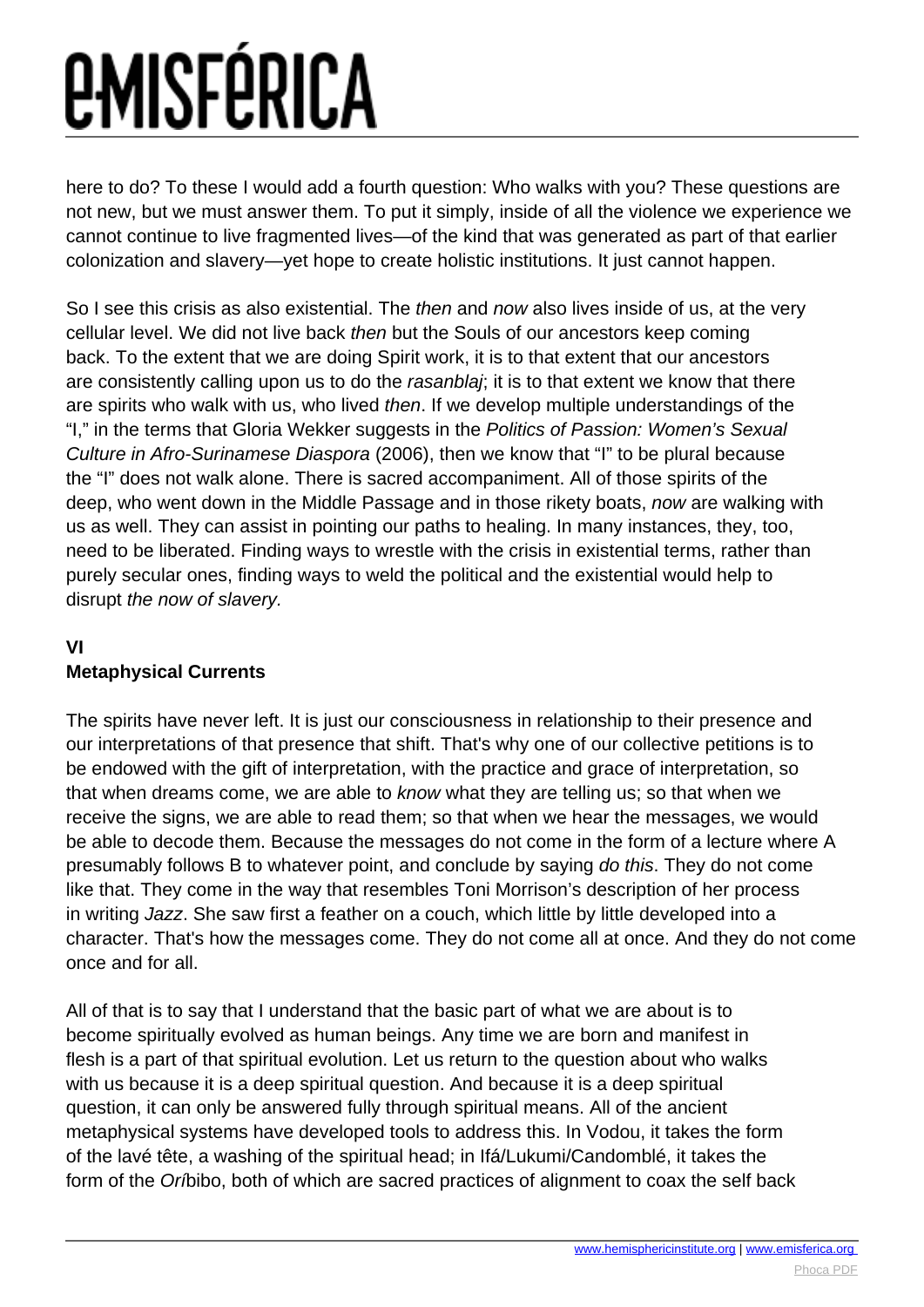into its spiritual purpose, to celebrate and feed Orí. To be sure, this process is life-long. It will probably take several incarnations. But we owe it to ourselves to address this rebalancing of mind, body, and Spirit in at least one of them.

Beneath all of this lies consciousness. Take the word, Oríbibo, for instance. Yorúbà metaphysics pays a lot of attention to this concept of Orí, the inner head, inner consciousness, which is not bound by, or limited to, the physical head. There is a beautifully poignant sacred story—ìtan—which Wándé Abímbólá recounts in Ifá: An Exposition of the Ifá Literary Corpus (1997), about three friends who decide to leave heaven for Earth. But in order to make that journey, they must first go to Àjàlá, the potter who makes heads, to choose their heads (meaning their consciousness). Only with their chosen heads will they be able to fulfill their sacred destiny. Let me say that whenever the concept of destiny is introduced, it is often immediately viewed as being antagonistic to the modernity's free will—the misconception being that destiny forecloses will. But that's not the case. As human beings, we are constantly making and remaking our destiny. There is really no abrogation or suspension of will, because these acts of creation require consciousness. So what happens to will in the context of destiny? This is where the Kreyòl sojème and the Spanish entregar are helpful to us as they introduce the idea of surrender and a handing over of the self. That's the consciousness. You hand over yourself to service. You hand over yourself to be a medium. You hand over certain desires to be transformed. You hand over your allegiance to supreme individualism, if this is what pervades your culture. You hand those things over so as to transform, not in any neat, prescriptive way free of raucous challenge, but you decide to hand them over. In the face of mystery, this handing over is a supreme act of consciousness and willfulness. When you read the ìtan you will see that it has nothing at all to do with fatalism or the denial of the self.

### **VII**

### **The Return to Land**

It's the call of the forest. That's our spiritual DNA. The forest. Land, with a capital "L." She is a living, breathing entity. We know Her by that name. Communities, nations live in the forest even in the face of massive deforestation. We escaped and went to the forest as captive peoples; we called it *maroonage*. We were and still are hunter-gatherers. That's what we come from. (She laughs.) We were hunting and gathering, that's what we were doing, and we were doing that in the forest. That's where we developed our sensibilities; how to read, how to read tracks, markings on the ground; how to develop respectful relationship with animals. That's where we learned about plants. That's how we knew what was "poisonous" and what was not "poisonous." That's how we developed the cure and the antidote. That's how we came to know that it resided in the same place. That in the forest, the poisonous plant and its antidote lived next to each other. That's how we came to begin to name plants. That's how we came to know the doctrine of signatures that the plant's biology resembled the function it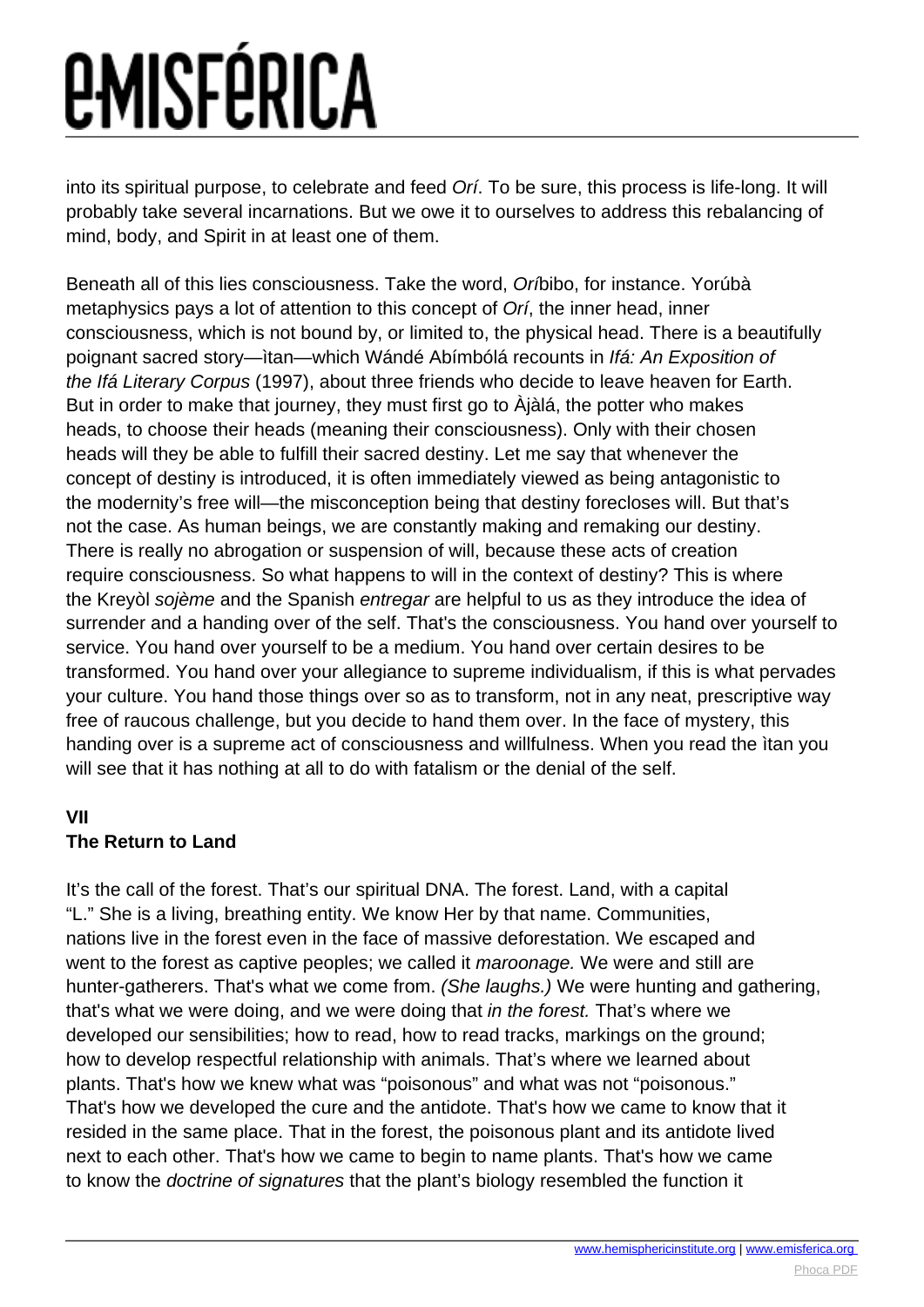played in the human body, that cellular and metabolic affinity between human beings and plants. That's how and where we, as a species, learned all of those things. That phrase in Chapter 7 of Pedagogies: "Those who thought that the lure of concrete would replace or satisfy the call of the forest," came out of the recognition of the costs of our departure, hence the necessity of the return. It's a sacred call.

The Centre itself is adjacent to Tobago's Main Ridge Forest, which is described as "the oldest protected reserve in the 'Western Hemisphere.'" Protection is clearly important, but this claim need not be boastful in relation to the "West," for had it not been for the fact that this tiny island (of 300 km in size) exchanged (euphemistically speaking) European colonial hands thirty-three times, yes, imagine thirty-three times, the idea of the sacredness of Mother Earth as a living entity might have been more pervasive. What, then, does this claim mean from an historical standpoint? It's also a very paradoxical claim for us. What does it mean that indigenous Carib peoples right here in Trinidad and Tobago have to "go begging" the State for Land, and have been waiting for that Land to be given back to them. Being adjacent to the Main Ridge also means that we share the same biological corridor as the forest, the flora and fauna are the same. Thus we have a particular responsibility to preserve the Land's bio-diversity in the midst of the very precarious drought conditions of the last few years. In our last [fundraising call,](https://donatenow.networkforgood.org/TobagoCenterPartner?code=sidebanner) we said that we have a mandate to put our environmental inheritance to work. That's how we understand it. We understand that we are stewards of the Land. It's a sacred trust.

One day, about three months ago, I was walking down the path that leads to the Land when I heard very clearly this question: "Are you ready to receive the generosity of the Earth?" Are you ready to receive My generosity? I was startled and of course it provoked me into gratitude, to think about this immense generosity and immense grace of the Earth. If we were to think about it in a "secular" way, we would have to think about all of the work it takes to produce us. All of the people who have sewn our clothes, made our shoes, harvested our food; all of the people who have produced us, just for one morning. Let's not even go through the entire day; let's just take the morning. Consider all the people that it took to produce us that we didn't have a hand in. We didn't have a hand in the rising of the sun. We didn't have a hand in the appearing moon. We didn't have a hand in any of those things, and yet, without them we wouldn't know life on this planet. This exercise in intersubjectivity, I've given to various classes countless times, but now the question hit me in a different way. My answer: "I will work to make myself ready." And I make a lot of mistakes. I am learning to become more observant and to be more present, more mindful, moment to moment.

When we are working on the Land, we devote ourselves fully to doing only that—working on and with the Land. There are no conversations about other matters. We do not plant and chat about personal things. We do not plant and talk about political things. We do not plant and talk about any of that. We plant and deal with what is in front of us. The soil, its constitution, how it's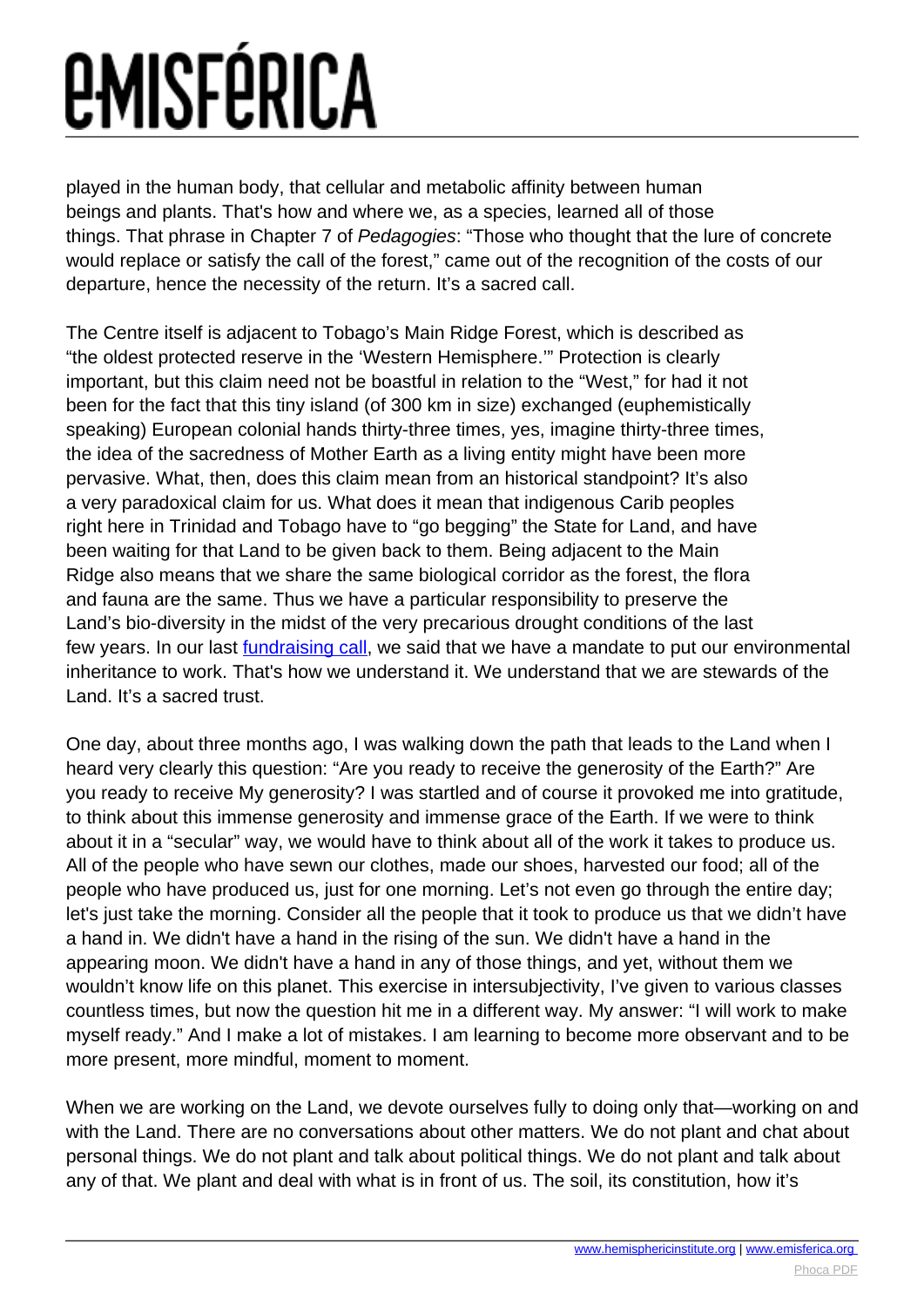moving, finding those creatures that support it, looking at the movement of the butterfly to figure out where to seed the bird and butterfly bush. I couldn't find out where to put those bird feeders that you gifted the Centre, Gina, until we saw some of them move that day. The birds had to tell us where to put them. Seeing how they move in flight we could say, "Well, it seems that this is how they move." We put up the bird feeders and bird seed when we were leaving, then Curt who helps with the planting comes and says, "Well, now we'll see what they do." Indeed. Now we see the birds are coming more and staying more. We would miss all of that if we indulged our own preoccupations. How are we able to identify the birds? Do we know who they are? Their personalities? There is also an important listening dimension to all of this as well. When they chirp what are they saying to us? All of these creatures whose home this has been long before our arrival. We are re-learning how to share.

We have also noticed the species in the rainforest differ from the same species inside the forest. Take vervain, for instance. Outside the forest we know it as a running plant, at times growing upright to about one and a half to two feet in height. But there in the forest, the same species can climb to three and half to four feet in height, standing up like a small tree!!

So we are back to this question of generosity, the immense generosity and immense grace, the immense knowledge of the forest. Millennia of memory stored there, which is why we ask permission to enter the forest. What else can we do in the face of such immensity? How much is gained from that knowledge and generosity? There is a lot that we must do in preparing and tilling the soil, but the Earth carries Her own capacity to grow seeds, to make medicine. Take the smallest piece of Land. Any one of us as an individual would not be able to eat all of the produce that can come from that small piece of Land. We won't be able to eat it alone. You know, a banana tree never produces just one banana. So let us be clear, whatever we put in is disproportionate, is totally disproportionate to what we receive from the Land. She reciprocates, immensely. I have been reading this exquisitely written book by Robin Wall Kimmerer, Braiding Sweetgrass: Indigenous Wisdom, Scientific Knowledge, and the Teaching of Plants (2015), which puts forward "the principles and practices that govern the exchange of life for life" (180). It is central to the indigenous canon, this principle of the Honorable Harvest with detailed protocols and guidelines for sustainability, at the heart of which is the caution: "Never take more than half" (182).

I see the work of the Centre as absolutely necessary at this juncture. That's the way of Spirit, bringing together the far-flung, dismembered parts of ourselves, into one place that is anchored in the Land. She, like Ocean, has the capaciousness to hold us. This is our foundation, in this Earth that we have so mistreated, though clearly, She must go through Her own heavings. It's in that capaciousness that we plant food, learn to make medicine, and come home to our whole selves. It is spiritual work in the deepest sense, a spiritual practice. This, of course, raises the question of whether each of us has a daily spiritual practice? Do you have a spiritual practice? You've got to have one. What is your spiritual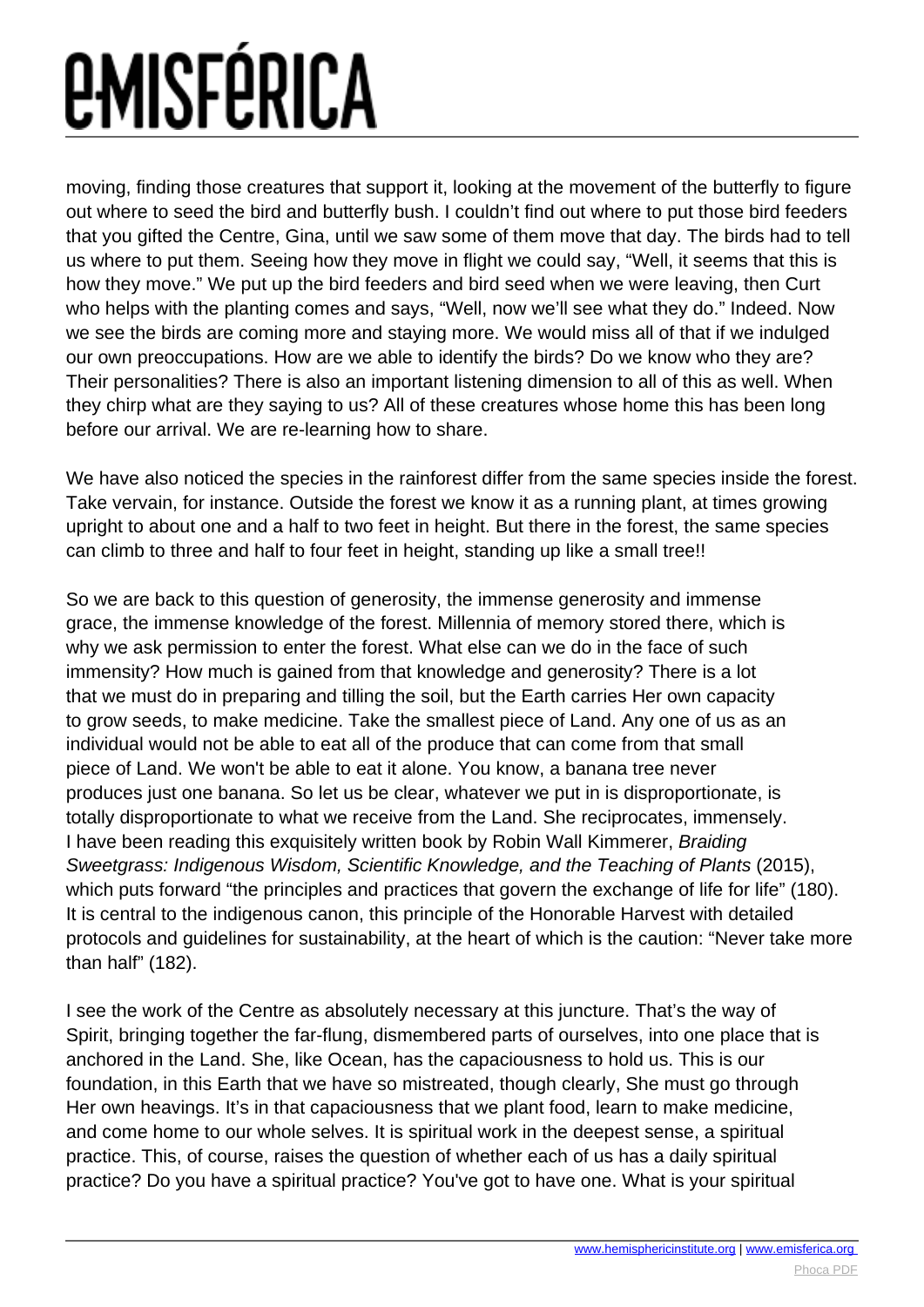practice? And the companion question: What is your daily spiritual practice? We could get all theoretical about the spiritual practice, but what is the daily work—in other words what do you do every day? What do you do? How is it constituted? How do you constitute it, and how does it constitute you? Even with this barrage of questions, I recognize that the Centre is only one path out of multiple possibilities.

The Rasanblaj that has taken form in this collection is another path, different, but it is a path. You, Gina, had to do a great deal of work to find the term that fit. You opted for Kreyòl and not French. You had to provide pointers about pronunciation because word vibration matters. This is really where the poets help, together with artists, who sense the limits of language. The poets who receive the messages in every crevice of their body and make that intelligible. The point here is about culling and crafting new vocabularies out of new practices. This, too, is what rasanblaj is doing. Forging a new interdisciplinarity. Once we look at the moving river and understand that the current on the surface differs from the undertow, how, then, do we move more consciously into the flow of our lives?

### **Acknowledgments**

I borrow the term "Groundings" from Walter Rodney model of transborder political work. With gratitude to Spirit and to all of my ancestors upon whose shoulders I stand and to all of my teachers; to Gina Athena Ulysse for the invitation and to Kate Rushin and Dawn Piscitelli for translations of different kinds; and dear Gloria I. Joseph, my perspicacious friend.

**M. Jacqui Alexander** is founding director of the Tobago Centre for the Study and Practice of Indigenous Spirituality and Professor Emerita of Women and Gender Studies, University of Toronto.

### **Works Cited**

Alexander, M. Jacqui. 2005. Pedagogies of Crossings: Meditations on Feminism, Sexual Politics, Memory and the Sacred. Durham, NC: Duke University Press.

Abímbólá, Wándé. 1997. Ifá: An Exposition of the Ifá Literary Corpus. Brooklyn, NY: Athelia Henrietta Press.

Ferguson, Roderick A. 2012. The Reorder of Things: The University and Its Pedagogies of Minority Difference. Minneapolis: University of Minnesota Press.

Kimmerer, Robin Wall. 2015. Braiding Sweetgrass: Indigenous Wisdom, Scientific Knowledge, and the Teaching of Plants. Minneapolis, MN: Milkweed.

Wekker, Gloria. 2006. Politics of Passion: Women's Sexual Culture in Afro-Surinamese